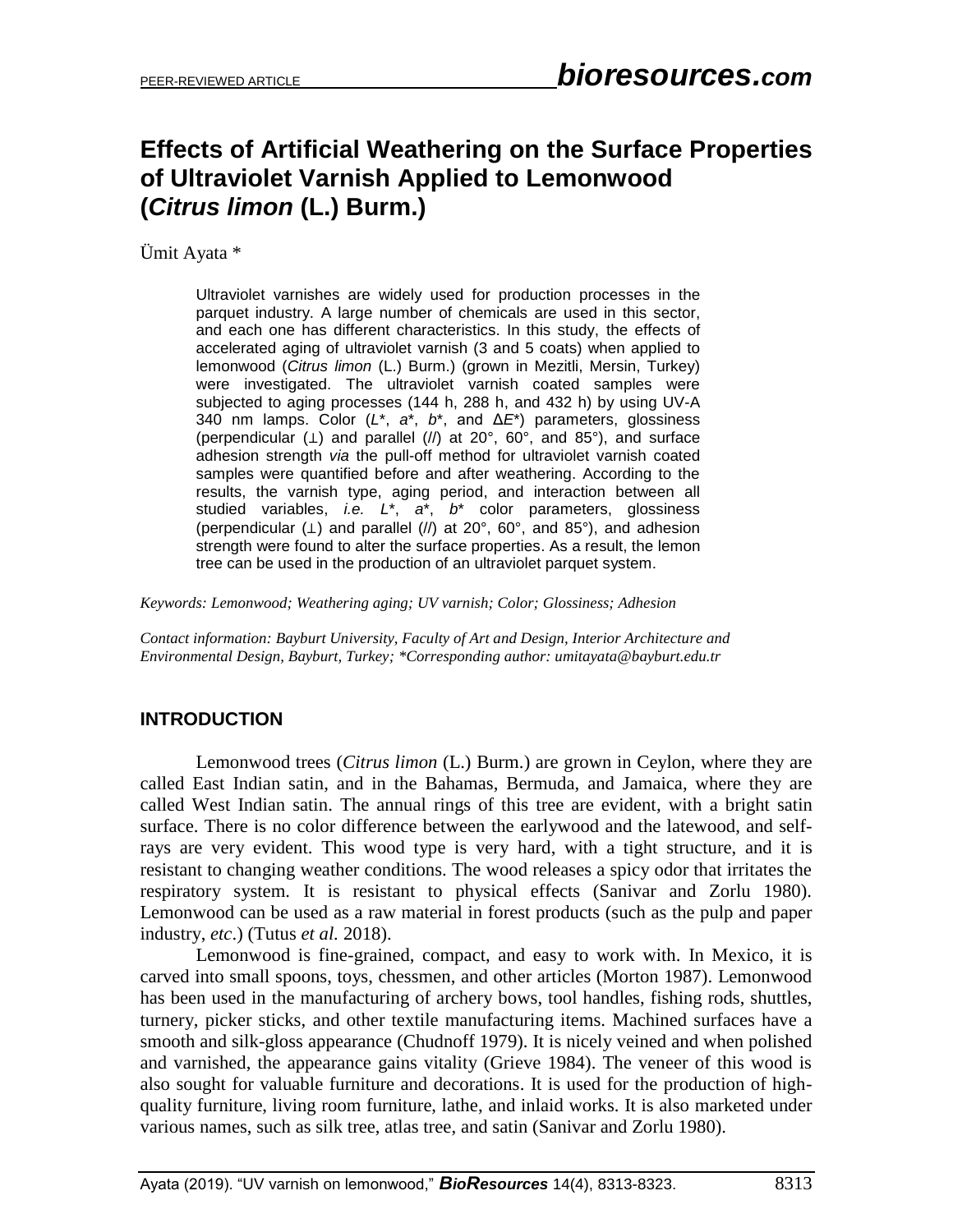The goal of this study was to examine the response of lemonwood (*Citrus limon* (L.) (Burm.) (grown in Mezitli-Mersin, Turkey) to artificial weathering, after being coated with an ultraviolet (UV) cured varnish (3 and 5 coats). There was no literature that applied a UV cured varnish to this wood type; therefore, the aim of this study was to create a new application for lemonwood with a light-yellow surface.

## **EXPERIMENTAL**

## **Wood Material**

Lemonwood (*Citrus limon* (L.) Burm.) was obtained from a timber company located in Mezitli, Mersin, Turkey. Lemonwood samples with dimensions of 100 cm  $\times$ 10 cm  $\times$  1.8 cm (longitudinal  $\times$  tangential  $\times$  radial) were prepared. Later, these samples were kept in a conditioned room (65%  $\pm$  3% relative humidity and 20 °C  $\pm$  2 °C) until a constant weight was achieved using the TS 2471 (1976) standard.

## **Application of UV varnish**

In this study, laminated parquet flooring made from lemonwood (*Citrus limon* (L.) Burm.) was selected and cut to 100 cm x 10 cm x 1.7 cm dimensions by the KPS Company (Duzce City, Turkey). The production methods of the UV varnishes (3 and 5 coats) are shown in Table 1. The UV varnish was applied to the lemonwood according to industrial applications.

| Table 1. UV Varnish Application Methods (3 and 5 Coats) |  |
|---------------------------------------------------------|--|
|---------------------------------------------------------|--|

|       | <b>Methodology Steps</b>                                                            |                     |
|-------|-------------------------------------------------------------------------------------|---------------------|
|       | Sanding and calibrating machines (80 to 120 grit sizes)                             |                     |
|       | Clear UV curing hydro primer applied to 10 g/m <sup>2</sup> then dried (70 °C)      |                     |
|       | UV curtain coating high gloss applied 8 $g/m^2$                                     |                     |
| Coats | UV lamp drying (2 times) Total (177 mJ/cm <sup>2</sup> )                            |                     |
| ო     | Sanding and calibrating machines (280 to 320 grit sizes)                            |                     |
|       | clear mat UV oil applied $(8 \text{ g/m}^2)$                                        |                     |
|       | UV lamp drying $(71 \text{ mJ/cm}^2)$                                               |                     |
|       | clear mat UV oil to be applied $(8 \text{ g/m}^2)$                                  |                     |
|       | UV lamp drying Total (314 mJ/cm <sup>2</sup> )                                      | 3 coated UV varnish |
|       | Sanding and Calibrating Machines (80 to 120 grit sizes)                             |                     |
|       | Clear UV curing hydro primer applied to 10 g/m <sup>2</sup> then dried (70 °C)      |                     |
|       | *UV clear curing sealer applied to 20 g/m <sup>2</sup> then dried (70 $^{\circ}$ C) |                     |
|       | UV clear curing sealer applied to 10 g/m <sup>2</sup> then dried (70 °C)            |                     |
| Coats | UV clear curing sealer applied to 10 g/m <sup>2</sup> then dried (170 °C)           |                     |
| မာ    | Sanding and Calibrating Machines (280 to 320 grit sizes)                            |                     |
|       | clear mat UV oil applied $(8 \text{ g/m}^2)$                                        |                     |
|       | UV lamp drying (71 mJ/cm <sup>2</sup> )                                             |                     |
|       | clear mat UV oil applied (8 g/m <sup>2</sup> )                                      |                     |
|       | UV lamp drying Total (2 times) (314 mJ/cm <sup>2</sup> )                            | 5 coated UV varnish |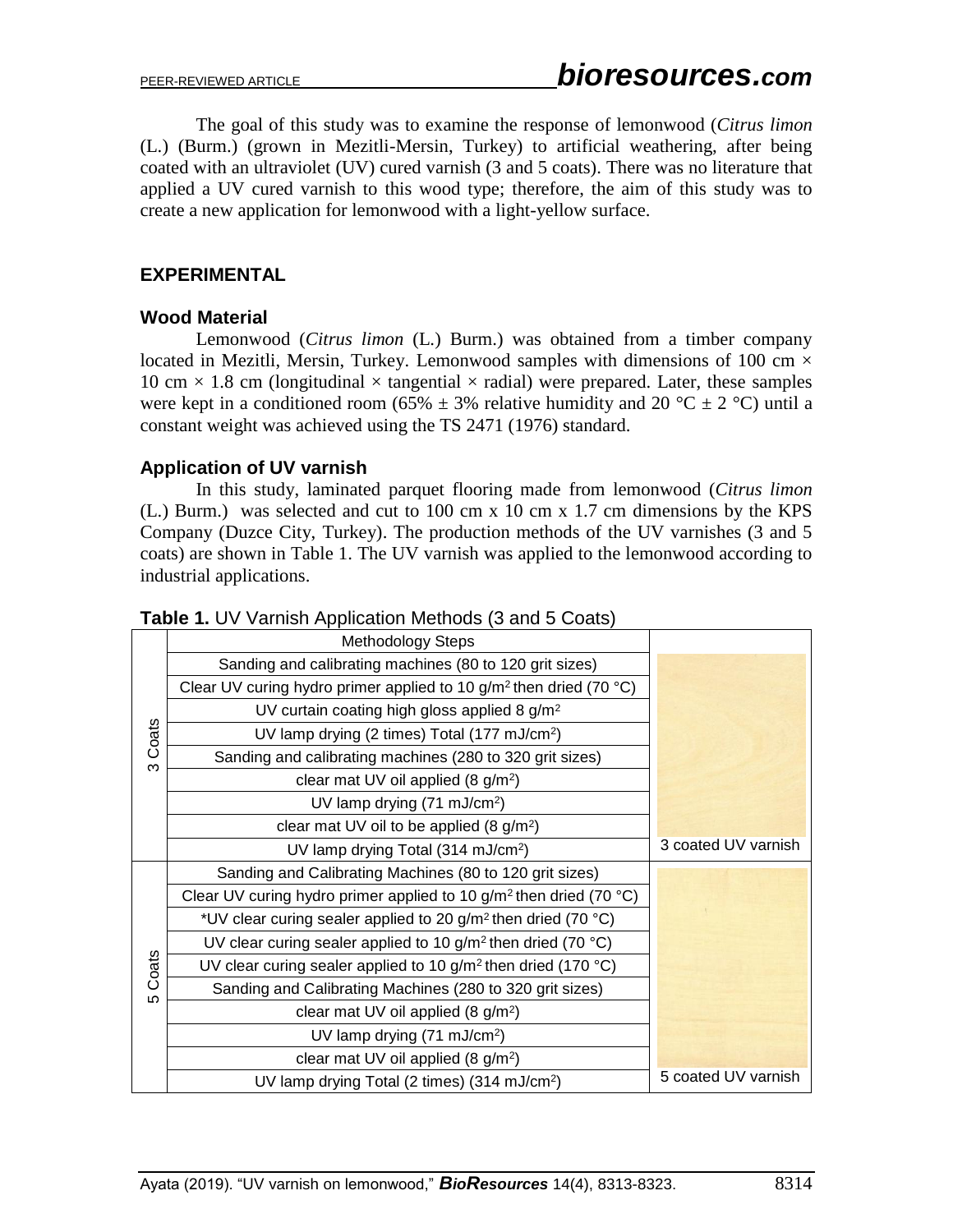The clear UV curing hydro-primer (Kneho-Lacke GmbH, Horn-Bad Meinberg, Germany) (T8028-0000) contained polyurethane acrylate and unsaturated acrylate resins dispersed in water. The density at 20  $^{\circ}$ C, the solid content, the viscosity at 20  $^{\circ}$ C, the organic solvents, and the water properties of T8028-0000 were  $1.07$  g/cm<sup>3</sup>, 38.73 wt%, 20" to 30" / 6 mm, 0 wt%, and 61 wt%, respectively.

The medium viscosity UV curtain coating high gloss (Kneho-Lacke GmbH, Horn-Bad Meinberg, Germany) (T9120-0900N1) contained glycerol, propoxylated esters with acrylic acid (l-methyl-l,2-ethanediyl) bis[oxy(methyl-2,l-ethanediyl)]diacrylate, 2.2bis(acryloyloxymethyl)butyl, acrylate, mequinol, 2,2'-oxydiethyl diacrylate, 4,4' isopropylidenediphenol oligomeric reaction products with l-chloro-2,3-epoxypropane esters with acrylic acid, 1.3-Propanediol,2,2-bis (hydroxymethyl)-, reaction products with l-chloro-2,3-epoxypropane, reaction products with acrylic acid, alpha-oxophenylacetic acidmethylester, and ethylenglykoldiacrylat. The melting point, density at 20 °C, solid content, the viscosity at 20 °C, the organic solvents, and the water properties of T9120- 0900N1 were less than 0 °C, 1.10 g/cm<sup>3</sup>, 99.72 wt%, 15" to 20" / 6 mm, 0 wt%, and 0 wt%, respectively.

The contents of the UV oil clear mat for roller coating UV curing (Kneho-Lacke GmbH, Horn-Bad Meinberg, Germany) (T9115-0000) were dipropylenglykoldiacrylate, alpha-oxophenyloxophenylacetic acidmethylester, ethylphenyl (2,4,6-trimethylbenzoyl) phosphinat, 1,3-propanediol,2,2-bis (hydroxymethyl)-, reaction products with 1-chloro-2,3-epoxypropane, reaction products with acrylic acid, 4,4'-isopropylidenediphenol oligomeric reaction products with 1-chloro-2, 3-epoxypropane esters with acrylic acid, 2 propenoic acid, 2-hydroxyethyl ester, polymer with (chloromethyl) oxirane, 1,3 isobenzofurandione, 4,4'-(1-methylethylidene) bis[phenol]z-oxepanone glycerol, propoxylated, esters with acrylic acid, 2-propenoic acid, (l-methyl-l, 2-ethanediyl) bis[oxy(methyl-2,l-ethanediyl)l ester, reaction products with diethylamine, and (1 methyl-1,2-ethanediyl) bis[oxy(methyl-2,1-ethanediyl)] diacrylate. The melting point, the water solubility (g/L) at 20  $\degree$ C, the density at 20  $\degree$ C, the solid content, the viscosity at 20  $\rm{^{\circ}C}$ , the organic solvents and the water properties of T9115-0000 were less than 0  $\rm{^{\circ}C}$ , partially soluble,  $1.18 \text{ g/cm}^3$ ,  $95.67 \text{ wt}$ %,  $75 \text{ s}$  4 mm, 4 wt% and 0 wt%, respectively.

The contents of the \*UV sealer clear S (Kneho-Lacke GmbH, Horn-Bad Meinberg, Germany) (T9110-0000H) were 4,4'-isopropylidenediphenol oligomeric reaction products with 1-chloro-2, 3-epoxypropane esters with acrylic acid, (1-methyl-1,2-ethanediyl) bis[oxy(methly-2,1-ethanediyl)] diacrylate; 2-propenoic acid(1-methyl-1,2-ethanediyl) bis[oxy(methly-2,1-ethanediyl)] ester, reaction products with diethylamine; 2,2-bis(acryloyloxmethyl)butyl acrylate, mequinol, 4-Hydroxybutlacrylat, neopentyglcol, propoxylated, esters with acrylic acid, 2,2'-(ethylenedioxy) diethyl diacrylate, and tetramethylene diacrylate.

Contents of the UV sealer clear S (Kneho-Lacke GmbH, Horn-Bad Meinberg, Germany) (T9110-0000) are (1-methyl-1,2-ethanediyl) bis[oxy(methly-2,1-ethanediyl)] diacrylate, 2-propenoic acid(1-methyl-1,2-ethanediyl) bis[oxy(methly-2,1-ethanediyl)] ester, reaction products with diethylamine;2,2-bis(acryloyloxmethyl) butyl acrylate, 4 hydroxybutlacrylat, 4,4'-(1-methylethylidene) bis-phenol polymer mit acrylat, biophenol A epoxy acrylat neopentyglcol, propoxylated, esters with acrylic acid, 2,2'- (ethylenedioxy)diethyl diacrylate; tetramethylene diacrylate.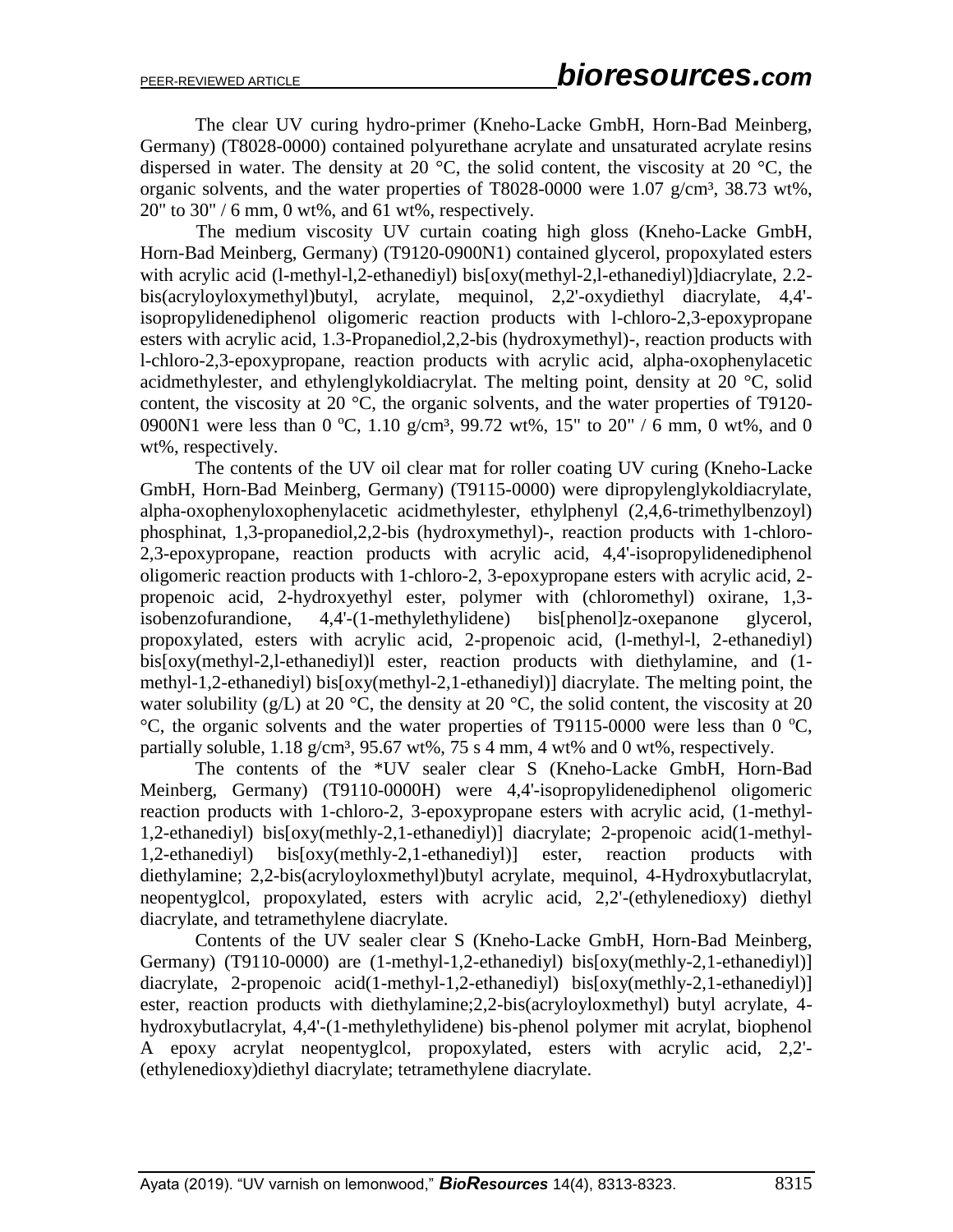### **Methods**

#### *Artificial weathering*

The lemonwood samples coated with UV varnish (3 and 5 coats) were exposed in a QUV weathering tester (Q-Lab, Westlake, OH, US) (Fig. 1A), using ASTM G 154-06, (2006) with some modifications (0.67 light intensity, 18 min water spray, 2 h UV exposure and 50 °C ambient temperature) for either 144 h, 288 h, or 432 h.

#### *Determination of light quality measuring instrument*

A UV integrator (Kühnast, Brachttal, Germany) was used to measure the UV energy of different light sources according to DIN EN ISO/IEC 17025 (2016) (Fig. 1B) for UV varnishes with either 3 or 5 coats applied.

#### *Determination of color measurement*

The red/green color tone  $(a^*)$ , the yellow/blue color tone  $(b^*)$ , and lightness  $(L^*)$ of all coated specimens was determined using a X Rite Ci62 Series Portable (X-Rite, Grand Rapids, MI, USA) (Fig. 1C) (Wavelength resolution 10 nm, measurement geometry D/8°) with a D65 standard illuminant according to ASTM standard D 2244-3 (2007). A CIELAB system, characterized by the three axis  $L^*$ ,  $a^*$ , and  $b^*$  was used. A total of 480 measurements for color were made (UV varnish type 2 x aging 4 x color parameters 3 x N 20 = 480 measurement). The  $\Delta L^*$ ,  $\Delta a^*$ ,  $\Delta b^*$  and total color difference  $(\Delta E^*)$  were calculated using Eq. 1, 2, 3 and 4,

$$
\Delta L^* = L^*_{\text{aged coated}} - L^*_{\text{unaged coated}} \tag{1}
$$

$$
\Delta b^* = b^* \text{aged coated} - b^* \text{unaged coated} \tag{2}
$$

$$
\Delta a^* = a^*_{\text{aged coated}} - a^*_{\text{unaged coated}} \tag{3}
$$

$$
\Delta E^* = [(\Delta L^*)^2 + (\Delta a^*)^2 + (\Delta b^*)^2]^{1/2}
$$
\n(4)

where the  $L^*$  axis represents lightness, varying from 100 (white) to zero (black),  $a^*$  is the red (+) or green (-) tone; and  $b^*$  is the yellow (+) or blue (-) tone (Esteves *et al.* 2019).

#### *Determination of glossiness measurement*

Glossiness levels parallel (//) and perpendicular ( $\perp$ ) to the grain at 20°, 60° and 85° angles in both aged and unaged coated samples (100 mm x 100 mm x 17 mm) were recorded with a glossmeter (Poly gloss GL0030 TQC BV, Neuss, Germany) (Fig. 1D) according to ISO 2813 (1994) standards. A total of 960 measurements for the glossiness were made (UV varnish type 2 x aging 4 x different angles 3 x fiber direction 2 x N 20 = 960 measurement).

#### *Determination of surface adhesion strength*

The surface adhesion strength of the aged and unaged samples (100 mm x 100 mm x 17 mm) coated with UV varnish (3 and 5 layers) were tested with a PosiTest AT-A (automatic) pull-off Adhesion Tester (Defelsko® crop., S/N AT11802, US) (Fig. 1E) according to ASTM standard D 4541 (1995). Dolly cylinders ( $\varnothing$  20 mm) were attached to the aged and unaged coated samples surfaces at 20 °C (room temperature). All coated samples were glued using 404 Fast Plastic Steel glue (404 Kimya ve Sanayi Ticaret A.Ş., Cekmekoy/Istanbul, Turkey), which is composed of 2,4,6-tris (dimethylaminomethyl) phenol and fixed with tools. All test specimens were air-dried for 24 h, after which the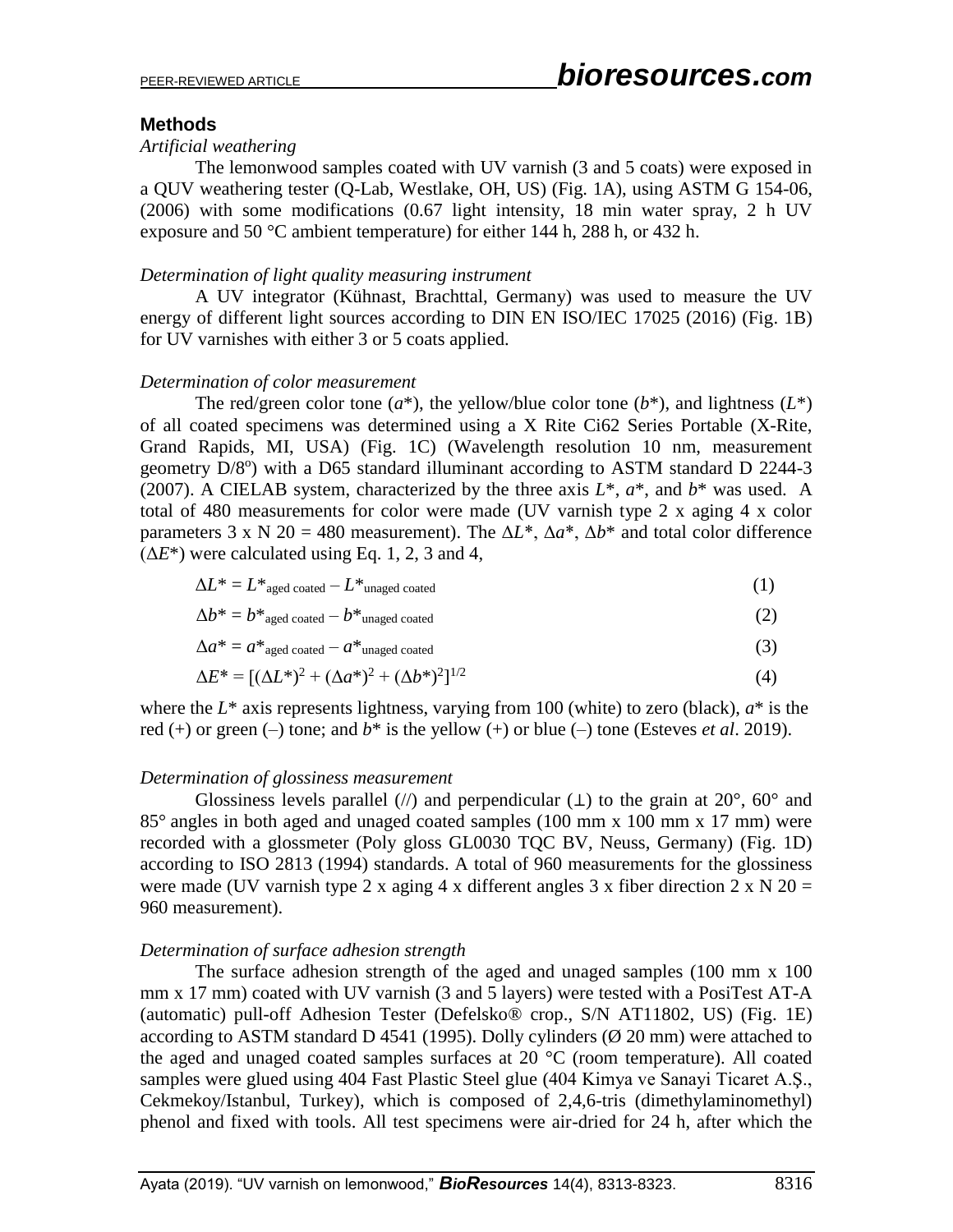glue residue was removed with a cutter. A total of 40 measurements were made for the adhesion strength tests (UV varnish type 2 x aging 4 x N  $5 = 40$  measurement). The adhesion *X* (MPa) was calculated using Eq. 5. (Gurleyen *et al.* 2019),

$$
X = 4F / \pi \, d^2 \tag{5}
$$

where  $F$  is the rupture force  $(N)$  and  $d$  is the diameter of the experiment cylinder  $(mm)$ .



**Fig. 1.** (A) QUV weathering tester, (B) UV integrator, (C) X Rite Ci62 Series Portable, (D) Novo-Gloss Trio gloss meter, (E) PosiTest AT-A (automatic) pull-off adhesion tester, (F) dolly, (G) cutting tool, and (H) test sample

#### *Statistical analysis*

In this study, the test samples were 5 pieces. Statistical analysis was performed for a total of 1480 measurements (glossiness  $960 +$  color  $480 +$  adhesion strength  $40 =$ 1480). The minimum and maximum values, standard deviations, homogeneity groups, analysis of variance, and multiple comparisons were determined, with the data obtained before and after aging, for color, glossiness, and adhesion strength using the SPSS 17 program (Sun Microsystems, Inc., 4150 Network Circle, Santa Clara, CA, USA).

## **RESULTS AND DISCUSSION**

The results of the UV integrator device were  $177 \text{ mJ/cm}^2$  for filling of 3 coats of the UV system varnish and 71 mJ/cm<sup>2</sup> and 314 mJ/cm<sup>2</sup> were for the topcoats of 3 and 5 coats of UV system varnish application during UV system varnish applications (Table 1). The results of the variance analysis (Table 2) showed that the varnish type (A), aging period (B), and the interaction (AB) between these variables, were all significant in the change of the  $L^*$ ,  $a^*$ , and  $b^*$  color parameters. This meant that there was a significant difference between the colors of the samples when 3 coats or 5 coats were applied. In terms of lightness, the difference between 3 coats and 5 coats for unaged wood was low, but a larger difference was observed in *a*\*, which was lower and *b*\* higher for the 5 coat wood samples (Table 3).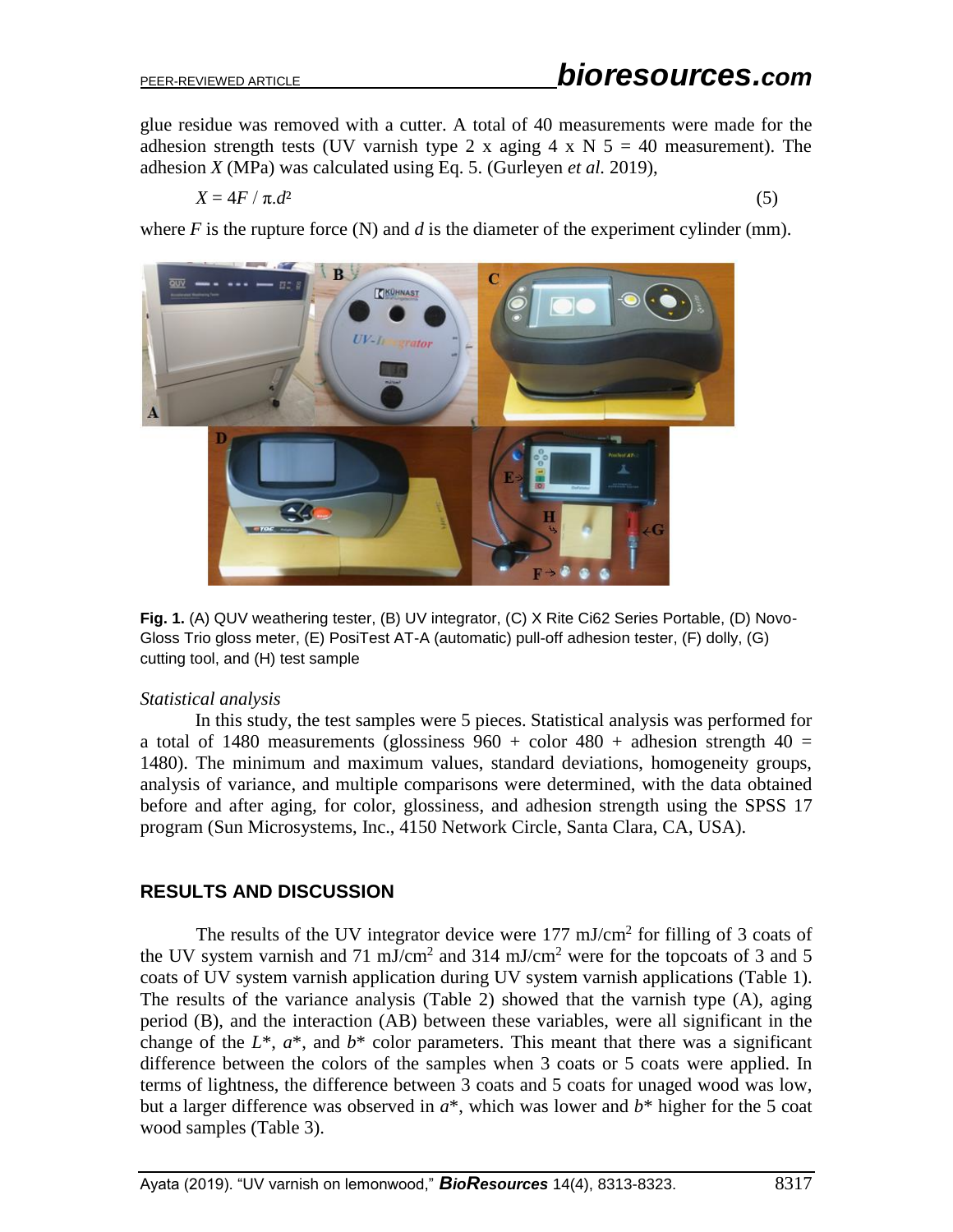|  |  |  |  |  |  |  | <b>Table 2.</b> Analysis of Variance Results |
|--|--|--|--|--|--|--|----------------------------------------------|
|--|--|--|--|--|--|--|----------------------------------------------|

| <b>Test</b><br>Variation<br>of Sig.<br>Squares<br>Freedom<br>Square<br>Number<br>$0.000*$<br>Varnish type (A)<br>0.116<br>1<br>0.116<br>109.442<br>$\overline{3}$<br>1.289<br>3.868<br>1220.952<br>$0.000*$<br>B: Aging period (B)<br><b>Glossiness</b><br>$\overline{3}$<br>0.114<br>0.038<br>AB: Interaction (AB)<br>35.889<br>$0.000*$<br>at $\perp 20^{\circ}$<br>152<br>0.161<br>0.001<br>Error<br>Total<br>220.250<br>160<br>1<br>Varnish type (A)<br>1.620<br>1.620<br>$0.000*$<br>68.968<br>$\overline{3}$<br>11.196<br>33.587<br>476.614<br>$0.000*$<br>B: Aging period (B)<br><b>Glossiness</b><br>$\overline{3}$<br>7.172<br>2.391<br>AB: Interaction (AB)<br>101.776<br>$0.000*$<br>at $\perp 60^{\circ}$<br>152<br>3.571<br>0.023<br>Error<br>160<br>Total<br>6037.430<br>1<br>Varnish type (A)<br>2.162<br>2.162<br>214.252<br>$0.000*$<br>$\overline{3}$<br>2.484<br>0.828<br>82.053<br>$0.000*$<br>B: Aging period (B)<br><b>Glossiness</b><br>$\overline{3}$<br>8.503<br>2.834<br>AB: Interaction (AB)<br>280.855<br>$0.000*$<br>at $\perp$ 85°<br>152<br>1.534<br>0.010<br>Error |
|----------------------------------------------------------------------------------------------------------------------------------------------------------------------------------------------------------------------------------------------------------------------------------------------------------------------------------------------------------------------------------------------------------------------------------------------------------------------------------------------------------------------------------------------------------------------------------------------------------------------------------------------------------------------------------------------------------------------------------------------------------------------------------------------------------------------------------------------------------------------------------------------------------------------------------------------------------------------------------------------------------------------------------------------------------------------------------------------------|
|                                                                                                                                                                                                                                                                                                                                                                                                                                                                                                                                                                                                                                                                                                                                                                                                                                                                                                                                                                                                                                                                                                    |
|                                                                                                                                                                                                                                                                                                                                                                                                                                                                                                                                                                                                                                                                                                                                                                                                                                                                                                                                                                                                                                                                                                    |
|                                                                                                                                                                                                                                                                                                                                                                                                                                                                                                                                                                                                                                                                                                                                                                                                                                                                                                                                                                                                                                                                                                    |
|                                                                                                                                                                                                                                                                                                                                                                                                                                                                                                                                                                                                                                                                                                                                                                                                                                                                                                                                                                                                                                                                                                    |
|                                                                                                                                                                                                                                                                                                                                                                                                                                                                                                                                                                                                                                                                                                                                                                                                                                                                                                                                                                                                                                                                                                    |
|                                                                                                                                                                                                                                                                                                                                                                                                                                                                                                                                                                                                                                                                                                                                                                                                                                                                                                                                                                                                                                                                                                    |
|                                                                                                                                                                                                                                                                                                                                                                                                                                                                                                                                                                                                                                                                                                                                                                                                                                                                                                                                                                                                                                                                                                    |
|                                                                                                                                                                                                                                                                                                                                                                                                                                                                                                                                                                                                                                                                                                                                                                                                                                                                                                                                                                                                                                                                                                    |
|                                                                                                                                                                                                                                                                                                                                                                                                                                                                                                                                                                                                                                                                                                                                                                                                                                                                                                                                                                                                                                                                                                    |
|                                                                                                                                                                                                                                                                                                                                                                                                                                                                                                                                                                                                                                                                                                                                                                                                                                                                                                                                                                                                                                                                                                    |
|                                                                                                                                                                                                                                                                                                                                                                                                                                                                                                                                                                                                                                                                                                                                                                                                                                                                                                                                                                                                                                                                                                    |
|                                                                                                                                                                                                                                                                                                                                                                                                                                                                                                                                                                                                                                                                                                                                                                                                                                                                                                                                                                                                                                                                                                    |
|                                                                                                                                                                                                                                                                                                                                                                                                                                                                                                                                                                                                                                                                                                                                                                                                                                                                                                                                                                                                                                                                                                    |
|                                                                                                                                                                                                                                                                                                                                                                                                                                                                                                                                                                                                                                                                                                                                                                                                                                                                                                                                                                                                                                                                                                    |
|                                                                                                                                                                                                                                                                                                                                                                                                                                                                                                                                                                                                                                                                                                                                                                                                                                                                                                                                                                                                                                                                                                    |
| 160<br>Total<br>1070.440                                                                                                                                                                                                                                                                                                                                                                                                                                                                                                                                                                                                                                                                                                                                                                                                                                                                                                                                                                                                                                                                           |
| $\mathbf{1}$<br>Varnish type (A)<br>20.837<br>20.837<br>136.576<br>$0.000*$                                                                                                                                                                                                                                                                                                                                                                                                                                                                                                                                                                                                                                                                                                                                                                                                                                                                                                                                                                                                                        |
| $\overline{3}$<br>3830.657<br>1276.886<br>8369.382<br>$0.000*$<br>B: Aging period (B)                                                                                                                                                                                                                                                                                                                                                                                                                                                                                                                                                                                                                                                                                                                                                                                                                                                                                                                                                                                                              |
| Lightness<br>$\overline{3}$<br>222.616<br>74.205<br>AB: Interaction (AB)<br>486.381<br>$0.000*$                                                                                                                                                                                                                                                                                                                                                                                                                                                                                                                                                                                                                                                                                                                                                                                                                                                                                                                                                                                                    |
| $(L^*)$<br>152<br>23.190<br>0.153<br>Error                                                                                                                                                                                                                                                                                                                                                                                                                                                                                                                                                                                                                                                                                                                                                                                                                                                                                                                                                                                                                                                         |
| 160<br>Total<br>882819.571                                                                                                                                                                                                                                                                                                                                                                                                                                                                                                                                                                                                                                                                                                                                                                                                                                                                                                                                                                                                                                                                         |
| 1<br>Varnish type (A)<br>116.417<br>116.417<br>$0.000*$<br>302.545                                                                                                                                                                                                                                                                                                                                                                                                                                                                                                                                                                                                                                                                                                                                                                                                                                                                                                                                                                                                                                 |
| $\overline{3}$<br>4693.232<br>1564.411<br>4065.578<br>$0.000*$<br>B: Aging period (B)                                                                                                                                                                                                                                                                                                                                                                                                                                                                                                                                                                                                                                                                                                                                                                                                                                                                                                                                                                                                              |
| Yellow color<br>$\overline{3}$<br>AB: Interaction (AB)<br>130.141<br>43.380<br>112.736<br>$0.000*$                                                                                                                                                                                                                                                                                                                                                                                                                                                                                                                                                                                                                                                                                                                                                                                                                                                                                                                                                                                                 |
| $(b^*)$ tone<br>152<br>58.489<br>0.385<br>Error                                                                                                                                                                                                                                                                                                                                                                                                                                                                                                                                                                                                                                                                                                                                                                                                                                                                                                                                                                                                                                                    |
| 160<br>Total<br>230888.658                                                                                                                                                                                                                                                                                                                                                                                                                                                                                                                                                                                                                                                                                                                                                                                                                                                                                                                                                                                                                                                                         |
| $\mathbf{1}$<br>Varnish type (A)<br>0.072<br>0.072<br>45.380<br>$0.000*$                                                                                                                                                                                                                                                                                                                                                                                                                                                                                                                                                                                                                                                                                                                                                                                                                                                                                                                                                                                                                           |
| $\overline{3}$<br>1.626<br>4.877<br>1021.028<br>$0.000*$<br>B: Aging period (B)                                                                                                                                                                                                                                                                                                                                                                                                                                                                                                                                                                                                                                                                                                                                                                                                                                                                                                                                                                                                                    |
| Glossiness<br>$\overline{3}$<br>AB: Interaction (AB)<br>0.297<br>0.099<br>62.129<br>$0.000*$                                                                                                                                                                                                                                                                                                                                                                                                                                                                                                                                                                                                                                                                                                                                                                                                                                                                                                                                                                                                       |
| at // 20°<br>152<br>0.242<br>0.002<br>Error                                                                                                                                                                                                                                                                                                                                                                                                                                                                                                                                                                                                                                                                                                                                                                                                                                                                                                                                                                                                                                                        |
| 160<br>Total<br>232.540                                                                                                                                                                                                                                                                                                                                                                                                                                                                                                                                                                                                                                                                                                                                                                                                                                                                                                                                                                                                                                                                            |
| $\mathbf{1}$<br>Varnish type (A)<br>2.139<br>2.139<br>52.160<br>$0.000*$                                                                                                                                                                                                                                                                                                                                                                                                                                                                                                                                                                                                                                                                                                                                                                                                                                                                                                                                                                                                                           |
| $\overline{3}$<br>52.039<br>17.346<br>422.977<br>$0.000*$<br>B: Aging period (B)                                                                                                                                                                                                                                                                                                                                                                                                                                                                                                                                                                                                                                                                                                                                                                                                                                                                                                                                                                                                                   |
| Glossiness<br>$\overline{3}$<br>14.424<br>AB: Interaction (AB)<br>4.808<br>117.238<br>$0.000*$                                                                                                                                                                                                                                                                                                                                                                                                                                                                                                                                                                                                                                                                                                                                                                                                                                                                                                                                                                                                     |
| at // 60°<br>152<br>6.234<br>0.041<br>Error                                                                                                                                                                                                                                                                                                                                                                                                                                                                                                                                                                                                                                                                                                                                                                                                                                                                                                                                                                                                                                                        |
| 160<br>8241.570<br>Total                                                                                                                                                                                                                                                                                                                                                                                                                                                                                                                                                                                                                                                                                                                                                                                                                                                                                                                                                                                                                                                                           |
| Varnish type (A)<br>49.506<br>49.506<br>85.115<br>$0.000*$<br>1                                                                                                                                                                                                                                                                                                                                                                                                                                                                                                                                                                                                                                                                                                                                                                                                                                                                                                                                                                                                                                    |
| 3<br>51.963<br>17.321<br>29.780<br>$0.000*$<br>B: Aging period (B)                                                                                                                                                                                                                                                                                                                                                                                                                                                                                                                                                                                                                                                                                                                                                                                                                                                                                                                                                                                                                                 |
| <b>Glossiness</b><br>$\overline{3}$<br>51.474<br>AB: Interaction (AB)<br>89.817<br>29.939<br>$0.000*$                                                                                                                                                                                                                                                                                                                                                                                                                                                                                                                                                                                                                                                                                                                                                                                                                                                                                                                                                                                              |
| at // $85^\circ$<br>152<br>88.409<br>0.582<br>Error                                                                                                                                                                                                                                                                                                                                                                                                                                                                                                                                                                                                                                                                                                                                                                                                                                                                                                                                                                                                                                                |
| 160<br>Total<br>28390.900                                                                                                                                                                                                                                                                                                                                                                                                                                                                                                                                                                                                                                                                                                                                                                                                                                                                                                                                                                                                                                                                          |
| Varnish type (A)<br>3.519<br>1<br>3.519<br>120.019<br>$0.000*$                                                                                                                                                                                                                                                                                                                                                                                                                                                                                                                                                                                                                                                                                                                                                                                                                                                                                                                                                                                                                                     |
| $\overline{3}$<br>B: Aging period (B)<br>2740.771<br>913.590<br>31154.989<br>$0.000*$                                                                                                                                                                                                                                                                                                                                                                                                                                                                                                                                                                                                                                                                                                                                                                                                                                                                                                                                                                                                              |
| Red color<br>$\overline{3}$<br>AB: Interaction (AB)<br>42.883<br>14.294<br>487.458<br>$0.000*$                                                                                                                                                                                                                                                                                                                                                                                                                                                                                                                                                                                                                                                                                                                                                                                                                                                                                                                                                                                                     |
| $(a^*)$ tone<br>152<br>4.457<br>0.029<br>Error                                                                                                                                                                                                                                                                                                                                                                                                                                                                                                                                                                                                                                                                                                                                                                                                                                                                                                                                                                                                                                                     |
| 160<br>Total<br>16980.224                                                                                                                                                                                                                                                                                                                                                                                                                                                                                                                                                                                                                                                                                                                                                                                                                                                                                                                                                                                                                                                                          |
| Varnish type (A)<br>0.721<br>1<br>0.721<br>6.616<br>$0.015*$                                                                                                                                                                                                                                                                                                                                                                                                                                                                                                                                                                                                                                                                                                                                                                                                                                                                                                                                                                                                                                       |
| $\sqrt{3}$<br>17.915<br>164.417<br>B: Aging period (B)<br>53.745<br>$0.000*$                                                                                                                                                                                                                                                                                                                                                                                                                                                                                                                                                                                                                                                                                                                                                                                                                                                                                                                                                                                                                       |
| Adhesion<br>$\overline{3}$<br>AB: Interaction (AB)<br>1.139<br>0.380<br>3.484<br>$0.027*$                                                                                                                                                                                                                                                                                                                                                                                                                                                                                                                                                                                                                                                                                                                                                                                                                                                                                                                                                                                                          |
| (MPa)<br>32<br>3.487<br>0.109<br>Error                                                                                                                                                                                                                                                                                                                                                                                                                                                                                                                                                                                                                                                                                                                                                                                                                                                                                                                                                                                                                                                             |
| 655.152<br>Total<br>40                                                                                                                                                                                                                                                                                                                                                                                                                                                                                                                                                                                                                                                                                                                                                                                                                                                                                                                                                                                                                                                                             |
| Significant according to $\alpha$ less than or equal to 0.05                                                                                                                                                                                                                                                                                                                                                                                                                                                                                                                                                                                                                                                                                                                                                                                                                                                                                                                                                                                                                                       |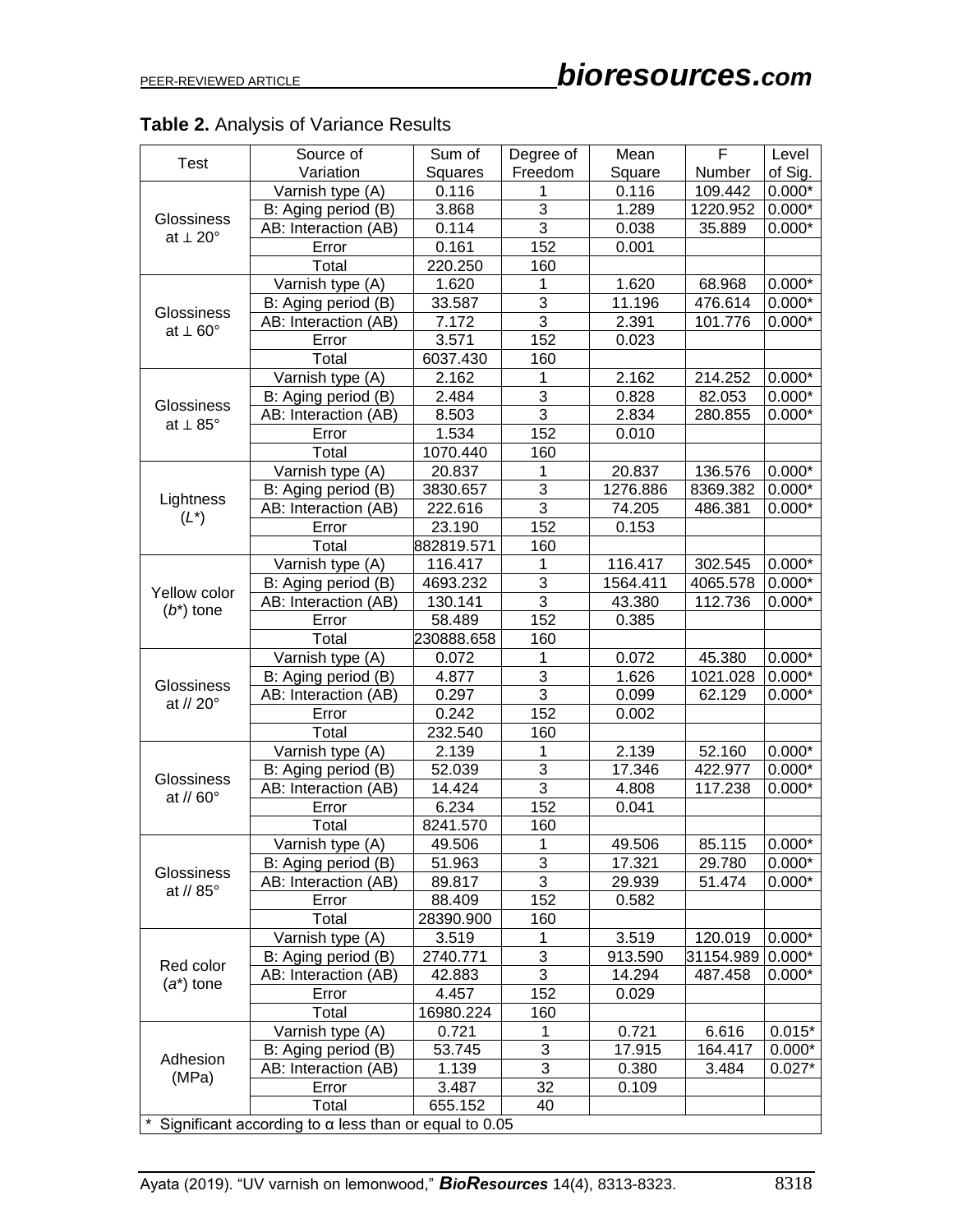| Test                      | Varnish<br>type                                                                   | Aging<br>period | N  | Mean  | HG                   | Standard<br>Deviation | Minimum | Maximum |  |
|---------------------------|-----------------------------------------------------------------------------------|-----------------|----|-------|----------------------|-----------------------|---------|---------|--|
|                           | 3 coats                                                                           | Unaged          | 20 | 81.35 | B                    | 0.71                  | 78.86   | 81.97   |  |
|                           | UV                                                                                | 144 h           | 20 | 71.61 | D                    | 0.30                  | 70.91   | 71.99   |  |
| $(\tilde{\cdot})$         | varnish                                                                           | 288 h           | 20 | 72.53 | C                    | 0.26                  | 72.13   | 73.03   |  |
|                           | system                                                                            | 432h            | 20 | 72.38 | $\overline{C}$       | 0.20                  | 72.00   | 72.67   |  |
| Lightness                 | 5 coats                                                                           | Unaged          | 20 | 83.76 | $\mathsf{A}^{\star}$ | 0.30                  | 83.06   | 84.17   |  |
|                           | UV                                                                                | 144 h           | 20 | 72.32 | $\mathsf C$          | 0.46                  | 71.93   | 73.71   |  |
|                           | varnish                                                                           | 288 h           | 20 | 69.59 | E                    | 0.31                  | 69.31   | 70.58   |  |
|                           | system                                                                            | 432h            | 20 | 69.33 | $F^{**}$             | 0.33                  | 68.82   | 69.86   |  |
|                           | 3 coats                                                                           | Unaged          | 20 | 2.76  | G                    | 0.31                  | 2.47    | 3.57    |  |
|                           | UV                                                                                | 144 h           | 20 | 11.26 | E                    | 0.18                  | 11.09   | 11.61   |  |
|                           | varnish                                                                           | 288 h           | 20 | 11.38 | D                    | 0.14                  | 11.09   | 11.68   |  |
| color (a*) tone<br>Red    | system                                                                            | 432 h           | 20 | 11.67 | $\mathsf{C}$         | 0.09                  | 11.48   | 11.84   |  |
|                           | 5 coats                                                                           | Unaged          | 20 | 1.84  | $H^{**}$             | 0.10                  | 1.67    | 2.02    |  |
|                           | UV                                                                                | 144 h           | 20 | 10.73 | F                    | 0.18                  | 10.20   | 11.02   |  |
|                           | varnish                                                                           | 288 h           | 20 | 12.78 | $\overline{B}$       | 0.06                  | 12.55   | 12.83   |  |
|                           | system                                                                            | 432 h           | 20 | 12.91 | $\mathsf{A}^{\star}$ | 0.18                  | 12.61   | 13.16   |  |
|                           | 3 coats                                                                           | Unaged          | 20 | 25.88 | $E^{**}$             | 1.47                  | 24.28   | 29.59   |  |
|                           | UV                                                                                | 144 h           | 20 | 40.49 | B                    | 0.44                  | 39.97   | 41.18   |  |
| Yellow color (b*)<br>tone | varnish                                                                           | 288 h           | 20 | 40.55 | B                    | 0.32                  | 39.92   | 40.86   |  |
|                           | system                                                                            | 432 h           | 20 | 39.97 | $\mathsf C$          | 0.15                  | 39.70   | 40.25   |  |
|                           | 5 coats                                                                           | Unaged          | 20 | 30.52 | D                    | 0.69                  | 29.13   | 32.01   |  |
|                           | UV                                                                                | 144 h           | 20 | 40.29 | BC                   | 0.25                  | 39.70   | 40.75   |  |
|                           | varnish                                                                           | 288 h           | 20 | 41.42 | A                    | 0.05                  | 41.34   | 41.51   |  |
|                           | system                                                                            | 432 h           | 20 | 41.48 | $\mathsf{A}^{\star}$ | 0.20                  | 41.06   | 41.75   |  |
|                           | N: Measurements of number, * Highest value, ** Lowest value, HG Homogeneity Group |                 |    |       |                      |                       |         |         |  |

| <b>Table 3.</b> Statistical Data for Color Parameters $(L^*, a^*,$ and $b^*)$ |  |  |  |
|-------------------------------------------------------------------------------|--|--|--|
|-------------------------------------------------------------------------------|--|--|--|

The aging period was also found to have significant effects. The major differences were found between the unaged and aged samples. However, there was a clear decrease in lightness with an increase in aging time. The lightness value for the unaged samples with 5 coats was 83.8, and with 144 h of aging, it changed to 72.3. But after 144 h the decrease with aging was smaller and reached a minimum value of 69.3 for 432 h of aging. There was an increase in *a*\* due to the increased redness of the surface and at the same time there was an increase in  $b^*$ , which corresponded to a more yellow surface (Table 3). Results also showed that the varnish type (nº of coats) also interacted with the aging period. Lightness decreased more for the 5 coats system which seems to indicate that it gave less protection to the wood surface. This is likely because the 5 coated wood has 3 coats of sealer and 2 coats of oil while the 3 coated wood has 3 coats of oil.

The total colour difference and the differences in lightness,  $a^*$ , and  $b^*$  are presented in Table 4. The  $\Delta L^*$ ,  $\Delta a^*$ , and  $\Delta b^*$  state the differences previously discussed with a decrease in lightness and an increase in *a*\* and *b*\* with the aging.

Overall, the total colour difference  $(\Delta E^*)$  of the samples with 5 coats was higher than the samples with 3 coats. With the aging period, the total color difference decreased for 3 coat wood samples and increased for 5 coat wood samples. This is probably due to the strong influence of lightness that has a significant decrease for 5 coated wood. In relation to the 5 coats UV system, good correlations can be obtained between Δ*E*\* and  $\Delta L^*$  (R<sup>2</sup>=0.9998),  $\Delta a^*(R^2=0.9994)$  and  $\Delta b$  (R<sup>2</sup>=0.9989) since all the parameters increase with aging. This is not seen in the 3 coats.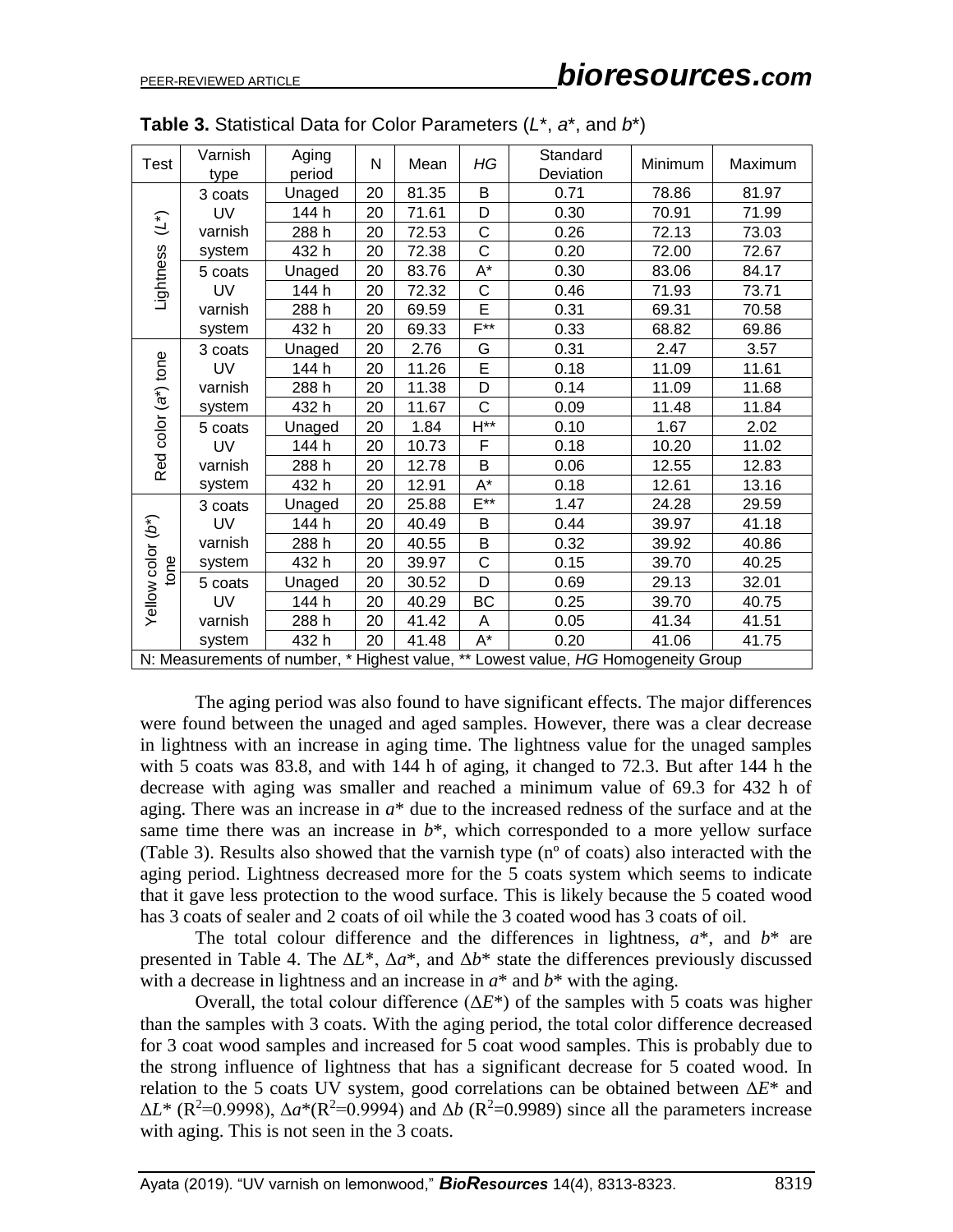| Varnish type | Aging period | ΔĽ*      | Δa*   | Δb*   | $\Delta E^*$ |
|--------------|--------------|----------|-------|-------|--------------|
| 3 coat       | 144 h        | $-9.74$  | 8.50  | 14.61 | 19.51        |
| UV varnish   | 288 h        | $-8.82$  | 8.62  | 14.67 | 19.17        |
| system       | 432 h        | $-8.97$  | 8.91  | 14.09 | 18.93        |
| 5 coat       | 144 h        | $-11.44$ | 8.89  | 9.77  | 17.47        |
| UV varnish   | 288 h        | $-14.17$ | 10.94 | 10.90 | 20.96        |
| system       | 432 h        | $-14.43$ | 11.07 | 10.96 | 21.23        |

**Table 4.** Total Colour Differences (Δ*L*\*, Δ*a*\*, Δ*b*\*, and Δ*E*\*)

Table 5 presents the surface adhesion strength *via* the pull-off test. The differences between the 3 coat and 5 coat samples were not significant, as can be seen by the homogeneity groups that are the same for unaged samples. Overall, there seems to be a decrease in adhesion strength with an increase in aging period, although the adhesion strength for the samples aged for 432 h was higher than that of the samples aged for 288 h. The decrease in adhesion strength might be due to multiple factors like wood degradation, chemical degradation of the coating or migration of extractives to the wood surface affecting the bond line. Nevertheless in accordance to Clerc *et al.* (2017) adhesion strength loss with weathering is in most times due to the degradation of wood rather than chemical degradation of the adhesive. In this case for similar aging periods there is a higher decrease in adhesion strength for 5 coat UV system which might indicate that there is some degradation of the adhesive system. This would also explain the higher decrease observed in wood lightness for the 5 coat system (Table 3).

| Aging<br>Varnish type<br>period            |           | N           | Mean  | Homogeneity<br>Group | Standard<br>Deviation | Minimum | Maximum |  |
|--------------------------------------------|-----------|-------------|-------|----------------------|-----------------------|---------|---------|--|
| 3 coat                                     | Unaged    | 5           | 5.720 | Α                    | 0.554                 | 5.100   | 6.600   |  |
| UV                                         | 144 hours | $5^{\circ}$ | 3.944 | в                    | 0.455                 | 3.200   | 4.300   |  |
| varnish                                    | 288 hours | 5           | 2.766 | D                    | 0.115                 | 2.660   | 2.950   |  |
| system                                     | 432 hours | 5           | 3.548 | ВC                   | 0.170                 | 3.380   | 3.770   |  |
| 5 coat                                     | Unaged    | 5           | 5.840 | A*                   | 0.503                 | 5.300   | 6.600   |  |
| UV                                         | 144 hours | 5           | 3.488 | C                    | 0.119                 | 3.330   | 3.650   |  |
| varnish                                    | 288 hours | $5^{\circ}$ | 2.750 | $D^{**}$             | 0.194                 | 2.500   | 2.950   |  |
| system                                     | 432 hours | 5.          | 2.826 | D                    | 0.106                 | 2.670   | 2.940   |  |
| N: Measurements of number, * Highest value |           |             |       |                      |                       |         |         |  |

**Table 5.** Statistical Data for Surface Adhesion strength (MPa) Values

In relation to glossiness values (perpendicular  $(L)$  and parallel  $\langle N \rangle$  at 20°, 60° and 85°), the ANOVA results (Table 2) were similar to those found for color, with a significant difference between the varnish and aging period and an interaction between both variables.

In Table 6 it can be seen that glossiness, both parallel and perpendicular to the grain measured at 20º angle, decreases with aging as stated by Ayata *et al.* (2018). The measurements for the  $60^{\circ}$  angle showed a decrease in glossiness until 288 h of aging, with a small increase afterwards. The results for 85° were more erratic, although a general decreasing trend seemed to apply. This generally occurs since at an 85° angle, the glossiness is more affected by small differences in the surface roughness.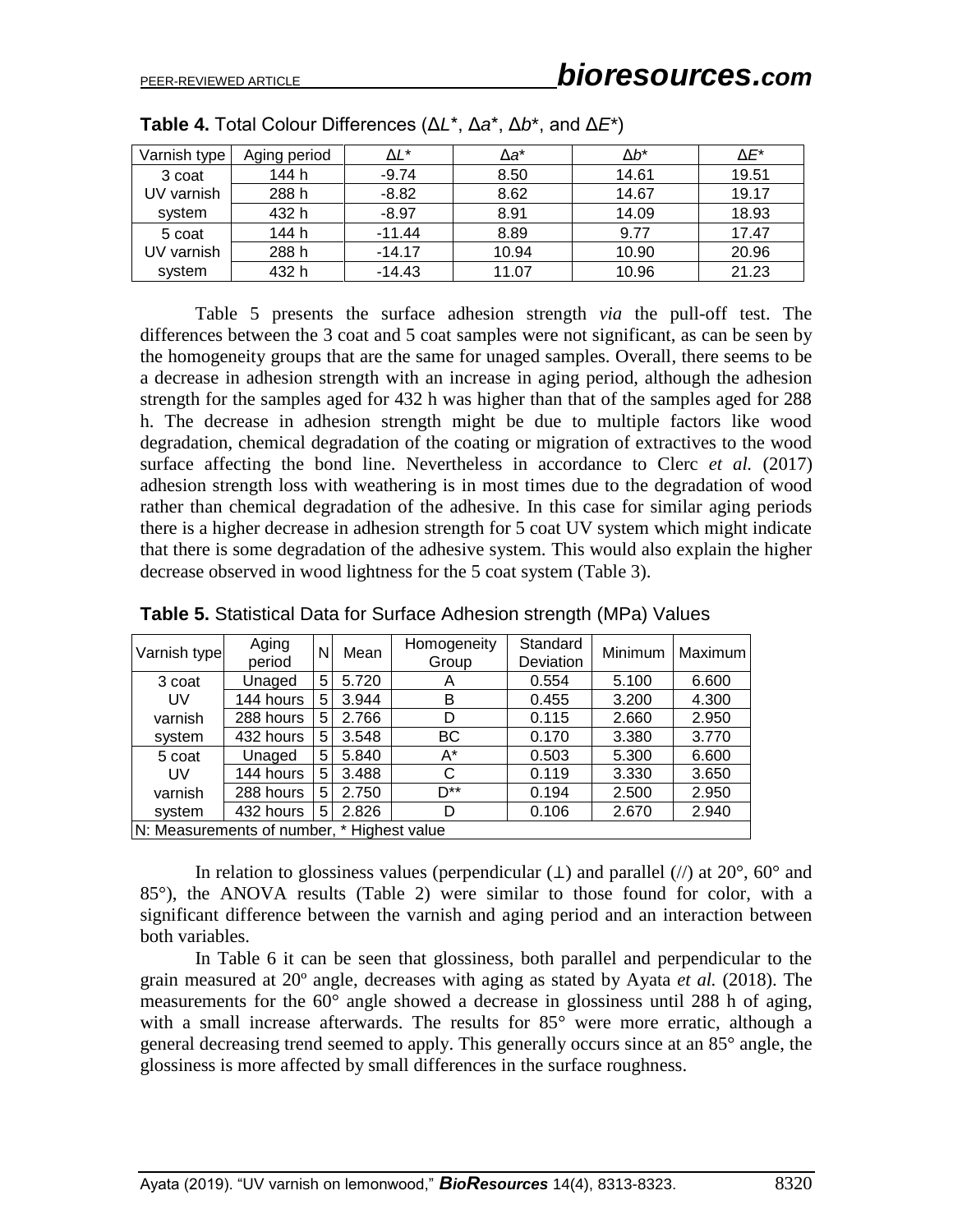| <b>Test</b>          | Varnish<br>type                                                                   | Aging period | N  | Mean  | HG                   | Std. Deviation | Minimum | Maximum |  |
|----------------------|-----------------------------------------------------------------------------------|--------------|----|-------|----------------------|----------------|---------|---------|--|
|                      | 3 coat                                                                            | Unaged       | 20 | 1.45  | A*                   | 0.07           | 1.30    | 1.50    |  |
| $20^{\circ}$         | UV                                                                                | 144 h        | 20 | 1.10  | D                    | 0.00           | 1.10    | 1.10    |  |
|                      | varnish                                                                           | 288 h        | 20 | 1.10  | D                    | 0.00           | 1.10    | 1.10    |  |
|                      | system                                                                            | 432 h        | 20 | 1.11  | D                    | 0.02           | 1.10    | 1.20    |  |
| Glossiness at 1      | 5 coat                                                                            | Unaged       | 20 | 1.41  | B                    | 0.02           | 1.40    | 1.50    |  |
|                      | UV                                                                                | 144 h        | 20 | 1.13  | $\mathsf{C}$         | 0.05           | 1.10    | 1.20    |  |
|                      | varnish                                                                           | 288 h        | 20 | 1.00  | $E^{**}$             | 0.00           | 1.00    | 1.00    |  |
|                      | system                                                                            | 432h         | 20 | 1.01  | E                    | 0.02           | 1.00    | 1.10    |  |
|                      | 3 coat                                                                            | Unaged       | 20 | 6.90  | $A^*$                | 0.22           | 6.40    | 7.10    |  |
| $160^{\circ}$        | UV                                                                                | 144 h        | 20 | 5.90  | D                    | 0.18           | 5.70    | 6.30    |  |
| $\vec{a}$            | varnish                                                                           | 288 h        | 20 | 5.94  | D                    | 0.08           | 5.80    | 6.10    |  |
|                      | system                                                                            | 432 h        | 20 | 6.15  | $\mathsf{C}$         | 0.21           | 5.80    | 6.40    |  |
|                      | 5 coat                                                                            | Unaged       | 20 | 6.81  | A                    | 0.11           | 6.60    | 7.00    |  |
|                      | UV                                                                                | 144 h        | 20 | 6.34  | B                    | 0.19           | 6.00    | 6.80    |  |
| Glossiness           | varnish                                                                           | 288 h        | 20 | 5.29  | $F***$               | 0.06           | 5.10    | 5.40    |  |
|                      | system                                                                            | 432h         | 20 | 5.64  | E                    | 0.07           | 5.50    | 5.70    |  |
|                      | 3 coat                                                                            | Unaged       | 20 | 2.58  | D                    | 0.14           | 2.30    | 2.90    |  |
| $85^{\circ}$         | UV                                                                                | 144 h        | 20 | 2.54  | D                    | 0.14           | 2.40    | 2.80    |  |
|                      | varnish                                                                           | 288 h        | 20 | 2.59  | D                    | 0.04           | 2.50    | 2.70    |  |
|                      | system                                                                            | 432h         | 20 | 3.04  | A*                   | 0.08           | 2.90    | 3.20    |  |
|                      | 5 coat                                                                            | Unaged       | 20 | 2.68  | $\mathsf{C}$         | 0.15           | 2.40    | 2.90    |  |
|                      | UV                                                                                | 144 h        | 20 | 2.84  | B                    | 0.05           | 2.80    | 2.90    |  |
| Glossiness at 1      | varnish                                                                           | 288 h        | 20 | 2.13  | $E^{**}$             | 0.05           | 2.10    | 2.20    |  |
|                      | system                                                                            | 432 h        | 20 | 2.17  | E                    | 0.08           | 2.00    | 2.30    |  |
| Glossiness at // 20° | 3 coat                                                                            | Unaged       | 20 | 1.51  | $\mathsf{A}^{\star}$ | 0.06           | 1.40    | 1.70    |  |
|                      | UV                                                                                | 144 h        | 20 | 1.11  | DE                   | 0.03           | 1.10    | 1.20    |  |
|                      | varnish                                                                           | 288 h        | 20 | 1.10  | Е                    | 0.00           | 1.10    | 1.10    |  |
|                      | system                                                                            | 432 h        | 20 | 1.13  | D                    | 0.05           | 1.10    | 1.20    |  |
|                      | 5 coat                                                                            | Unaged       | 20 | 1.46  | B                    | 0.05           | 1.40    | 1.50    |  |
|                      | UV                                                                                | 144 h        | 20 | 1.21  | C                    | 0.04           | 1.10    | 1.30    |  |
|                      | varnish                                                                           | 288 h        | 20 | 1.00  | $F^{**}$             | 0.00           | 1.00    | 1.00    |  |
|                      | system                                                                            | 432h         | 20 | 1.01  | F                    | 0.03           | 1.00    | 1.10    |  |
|                      | 3 coat                                                                            | Unaged       | 20 | 8.07  | A*                   | 0.26           | 7.70    | 8.50    |  |
| $60^{\circ}$         | UV                                                                                | 144 h        | 20 | 6.97  | D                    | 0.23           | 6.60    | 7.40    |  |
|                      | varnish                                                                           | 288 h        | 20 | 6.81  | Е                    | 0.22           | 6.40    | 7.10    |  |
|                      | system                                                                            | 432 h        | 20 | 7.20  | C                    | 0.24           | 6.80    | 7.70    |  |
|                      | 5 coat                                                                            | Unaged       | 20 | 7.84  | B                    | 0.11           | 7.60    | 8.10    |  |
|                      | <b>UV</b>                                                                         | 144 h        | 20 | 7.72  | B                    | 0.26           | 7.10    | 8.20    |  |
| Glossiness at //     | varnish                                                                           | 288 h        | 20 | 6.03  | $G^{**}$             | 0.06           | 6.00    | 6.20    |  |
|                      | system                                                                            | 432 h        | 20 | 6.54  | F                    | 0.15           | 6.40    | 7.00    |  |
| Glossiness at // 85° | 3 coat                                                                            | Unaged       | 20 | 12.01 | F                    | 1.03           | 9.90    | 13.50   |  |
|                      | <b>UV</b>                                                                         | 144 h        | 20 | 13.29 | <b>CD</b>            | 1.08           | 12.10   | 14.90   |  |
|                      | varnish                                                                           | 288 h        | 20 | 11.92 | $F^{**}$             | 0.63           | 11.00   | 13.10   |  |
|                      | system                                                                            | 432 h        | 20 | 13.58 | С                    | 0.79           | 12.40   | 15.20   |  |
|                      | 5 coat                                                                            | Unaged       | 20 | 15.30 | A*                   | 0.84           | 14.10   | 16.60   |  |
|                      | UV                                                                                | 144 h        | 20 | 14.45 | B                    | 0.15           | 14.20   | 14.70   |  |
|                      | varnish                                                                           | 288 h        | 20 | 12.87 | DE                   | 0.80           | 11.90   | 13.90   |  |
|                      | system                                                                            | 432 h        | 20 | 12.63 | E                    | 0.24           | 12.30   | 13.00   |  |
|                      | N: Measurements of number * Highest value, ** Lowest value, HG: Homogeneity Group |              |    |       |                      |                |         |         |  |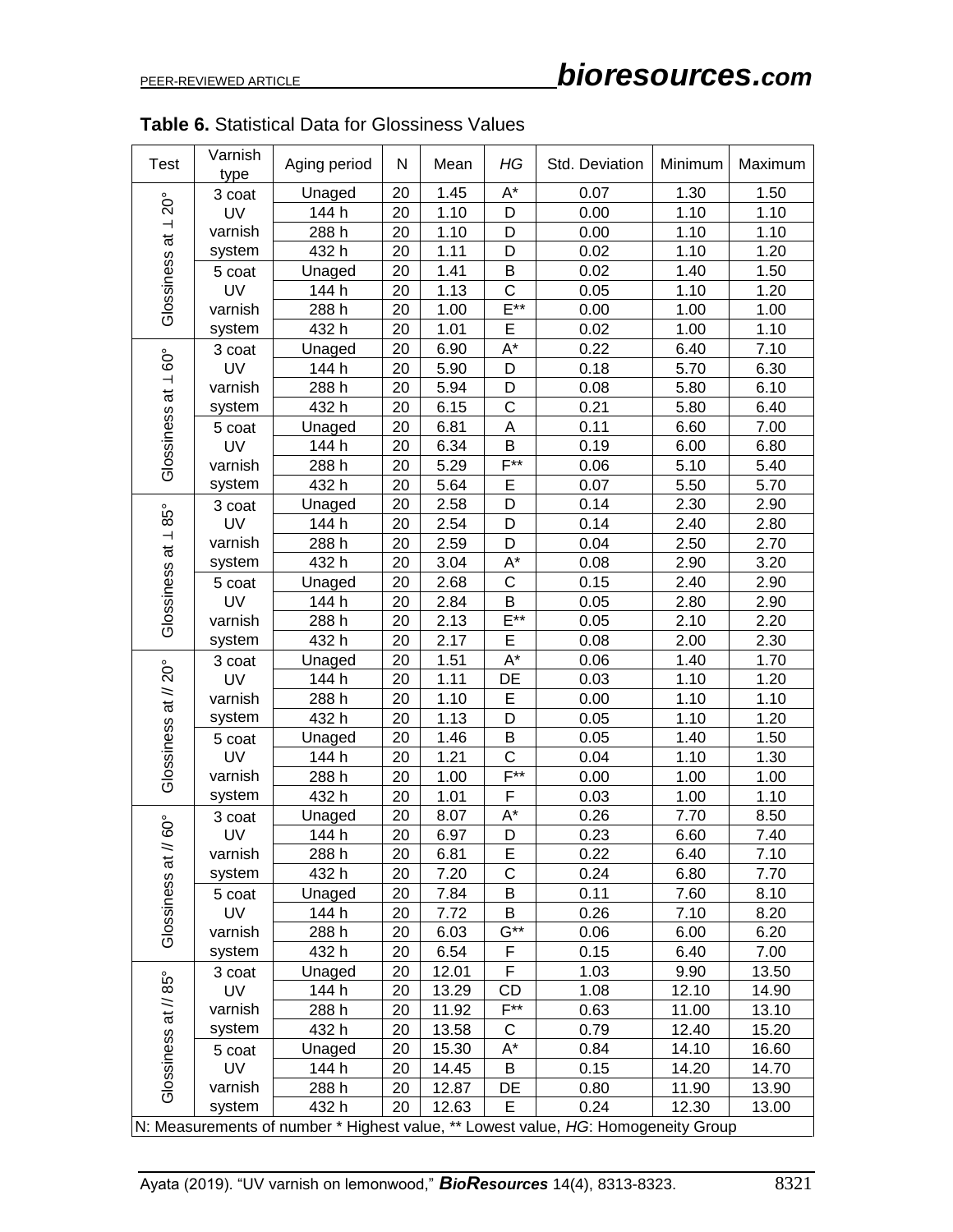The higher number of coats decreased the glossiness at 20° and 60° angles but increased at 85° angles. It should be mentioned, however, that according to the glossiness of the samples, the correct angle to make the measurements should be 85°, since at 60° the quantity of gloss units is less than 10, as stated in ISO 2813 (1994). An increase in glossiness with the application of more coats could be due to the UV curtain coating (T9120-0900N1), which has a high level of gloss.

# **CONCLUSIONS**

- 1. The varnish type, the aging period, and the interaction between these variables were found significant relative to the change in  $L^*$ ,  $a^*$ , and  $b^*$  color parameters, glossiness (perpendicular ( $\perp$ ) and parallel (//) at 20°, 60°, and 85°), and the adhesion test.
- 2. Lightness values decrease, whereas  $a^*$  and  $b^*$  values increase with aging, with the greatest differences seen between unaged and aged wood. For unaged wood, lightness values and  $b^*$  values increase and  $a^*$  values decrease with an increase in the number of coats.
- 3. Gloss at a 20° angle decreases with aging in both perpendicular and parallel directions. Glossiness at a 60° angle is similar to that at 20°, except for 432 h of aging. With the 85° angle there is general decrease, but with more erratic results, which is likely due to the differences in roughness of the surface.
- 4. Overall, there seems to be a decrease in adhesion strength with an increase in aging period; although the adhesion strength for the samples aged for 432 h was higher than that of the samples aged for 288 h.

# **ACKNOWLEDGMENTS**

The author thanks the KPS factory in Duzce, Turkey for UV varnish applications.

# **REFERENCES CITED**

- ASTM D 2244-3. (2007). "Standard practice for calculation or color tolerances and color, differences from instrumentally measured color coordinates," ASTM International, West Conshohocken, PA.
- ASTM D 4541. (1995). "Standard test method for pull-off strength of coatings using portable adhesion testers," ASTM International, West Conshohocken, PA.
- ASTM G 154-06. (2006). "Standard practice for operating fluorescent light apparatus for UV exposure of nonmetallic materials," ASTM International, West Conshohocken, PA.
- Ayata, U., Sahin, S., Esteves, B., and Gurleyen, L. (2018). "Effect of thermal aging on colour and glossiness of UV system varnish-applied laminated parquet layers," *BioResources* 13(1), 861-868. DOI: 10.15376/biores.13.1.861-868
- Chudnoff, M. (1979). *Tropical Timbers of the World* (Report No. 1979) U. S. Department of Agriculture, Forest Products Laboratory, Madison, WI.